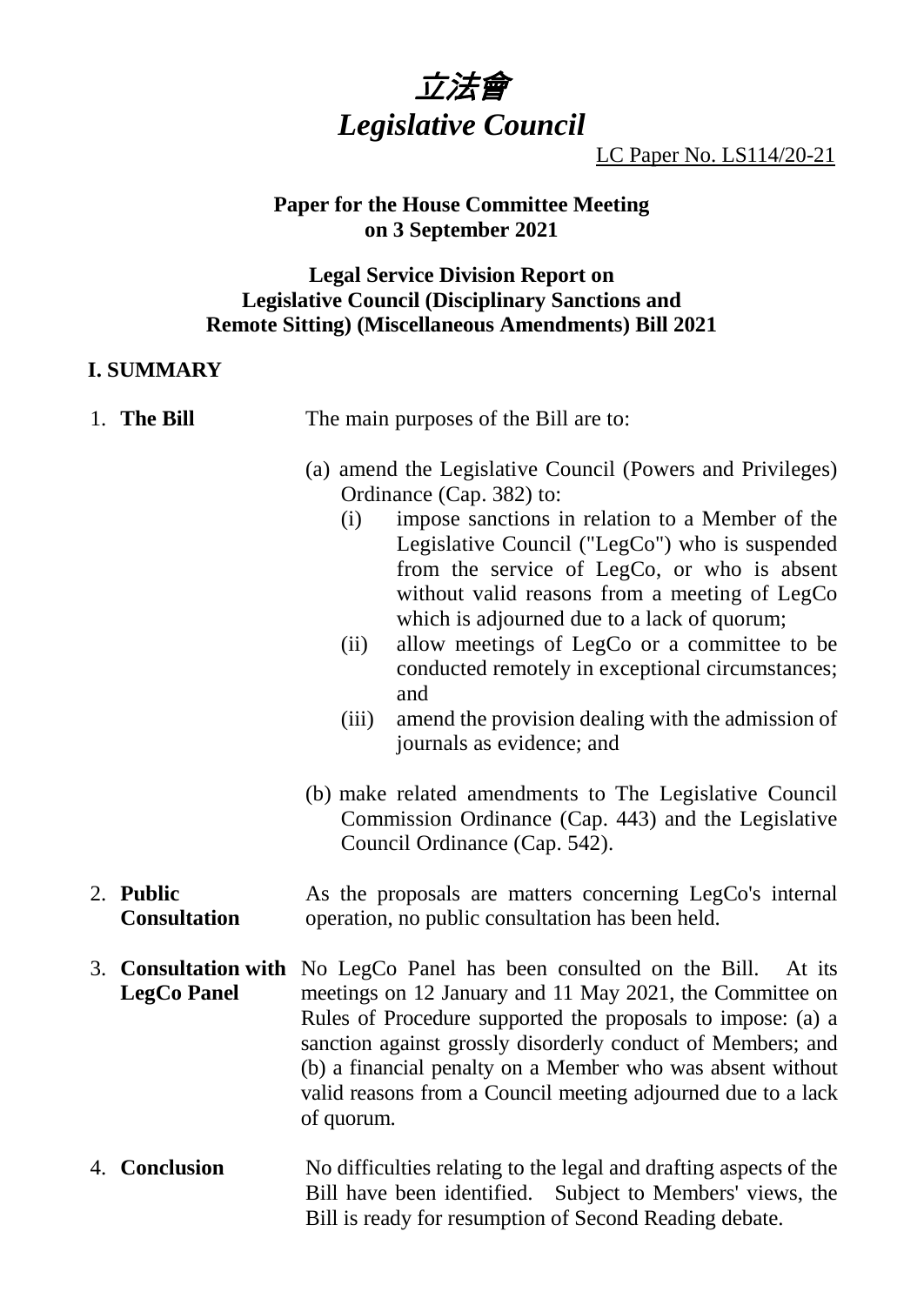### **II. REPORT**

The date of First Reading of the Bill is 1 September 2021. Members may refer to the Legislative Council ("LegCo") Brief (File Ref.: AW-325-005-015-010-001) issued by the Administration Wing of the Chief Secretary for Administration's Office on 25 August 2021 for further information.

#### **Object of the Bill**

2. The main purposes of the Bill are to:

- (a) amend the Legislative Council (Powers and Privileges) Ordinance (Cap. 382) to:
	- (i) impose sanctions in relation to a Member of LegCo who is suspended from the service of LegCo, or who is absent without valid reasons from a meeting of LegCo which is adjourned due to a lack of quorum;
	- (ii) allow meetings of LegCo or a committee to be conducted remotely in exceptional circumstances; and
	- (iii) amend the provision dealing with the admission of journals as evidence; and
- (b) make related amendments to The Legislative Council Commission Ordinance (Cap. 443) and the Legislative Council Ordinance (Cap. 542).

### **Provisions of the Bill**

Imposing financial penalties on a Member who is suspended from the service of LegCo or whose absence from a Council meeting without valid reasons caused an adjournment of LegCo

3. At the Council meeting of 24 March 2021, amendments to the Rules of Procedure ("RoP") were passed by LegCo to, among other things, introduce a mechanism for dealing with Members' grossly disorderly conduct in Council, a committee of the whole Council, the Finance Committee or the House Committee ("HC") under which a Member who has committed grossly disorderly conduct may be named by the President of LegCo ("President") and suspended from the service of LegCo ("suspended Member") (see new RoP 45A). A financial penalty would be imposed on the suspended Member by forfeiting the Member's remuneration (including allowance and end-of-service gratuity) on a pro-rata basis during the period of suspension.

4. At the Council meeting of 14 July 2021, amendments to RoP were passed by LegCo to, among other things, empower the President to decide when and how he would deal with a point of order (including quorum calls) if he is of the opinion that the raising of such a point of order is an abuse of procedure. In the course of discussing this batch of proposed amendments to RoP, at the meeting on 25 June 2021, HC endorsed a proposal to impose a financial penalty on a Member who is absent without valid reasons from a LegCo meeting adjourned due to a lack of quorum under RoP 17(2) or 17(3), regardless of whether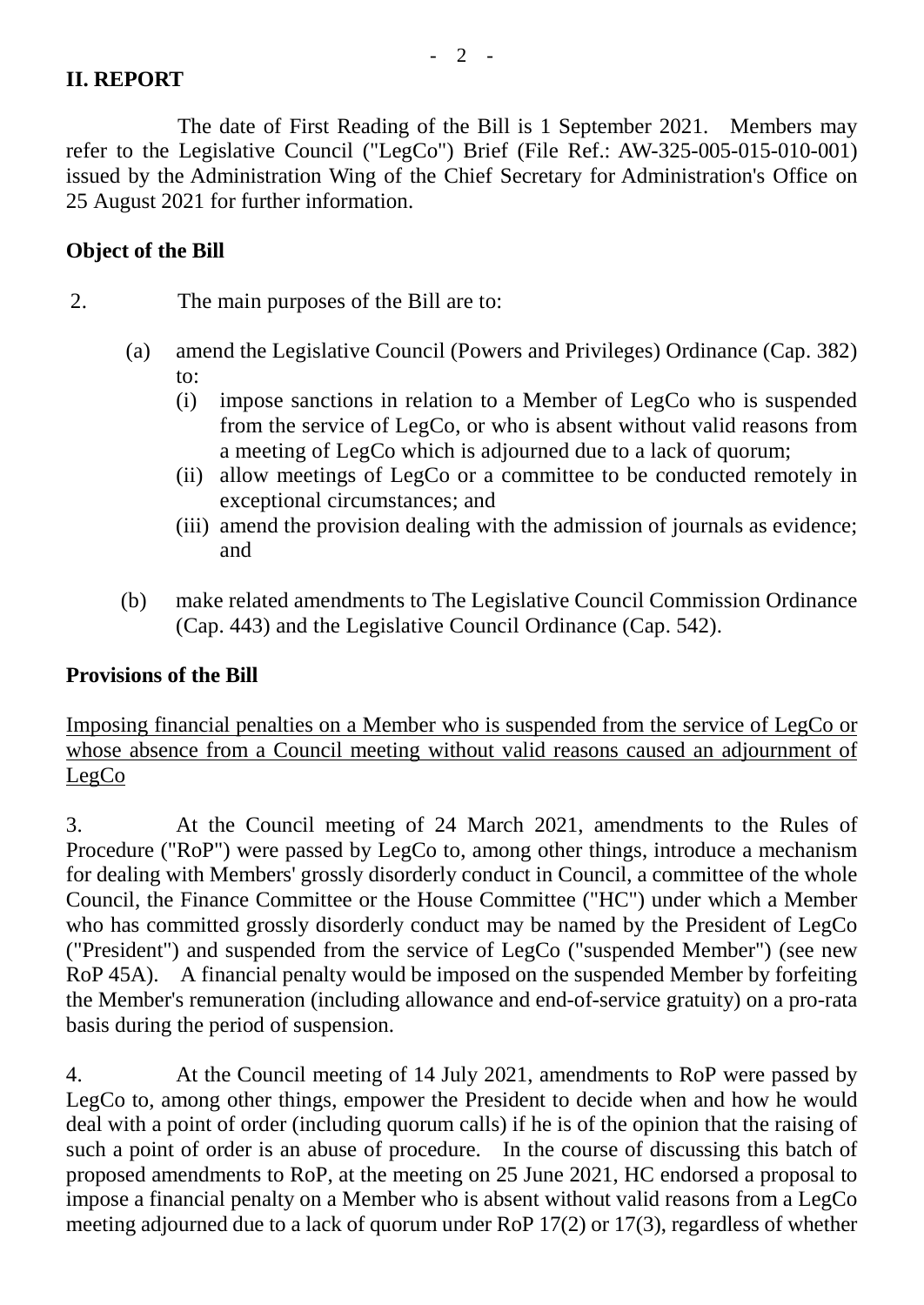the LegCo meeting so adjourned shall be deemed to be a meeting ordered to be suspended and may be resumed for continuation of any unfinished business under RoP 17(6) and 14(4).

5. Currently, LegCo does not have express statutory authority to impose financial penalties on Members. To implement the above proposals, clause 6 of the Bill seeks to add:

- (a) a new section 20A to Cap. 382 to provide that a suspended Member would not be entitled to receive any remuneration or allowance to which the Member would, apart from the proposed new section 20A, be entitled in respect of the period of suspension (but the Member would be entitled to be reimbursed the operating expenses incurred in respect of that period); and
- (b) a new section 20B to Cap. 382 to provide for the power of LegCo to impose a financial penalty (which would be deducted from the Member's remuneration) each and every time that a Member is absent from a meeting of LegCo adjourned due to a lack of quorum and the President is not satisfied that there is a valid reason for the Member's absence.<sup>[1](#page-2-0)</sup> The actual amount of the financial penalty<sup>[2](#page-2-1)</sup> would be determined by LegCo according to RoP to be made after the relevant amendment to Cap. 382 is passed by LegCo.

6. According to paragraph 6 of the LegCo Brief, through the introduction of the above amendments to Cap. 382, LegCo would be empowered under a more effective legislative regime to deal with grossly disorderly conduct of Members and deter the abuse of quorum calls for the purpose of filibustering, thereby maintaining efficiency and solemnity of LegCo and restoring rational discussion in LegCo.

# Conducting remote meetings of LegCo or a committee in exceptional circumstances

7. According to paragraph 9 of the LegCo Brief, while the Basic Law does not prohibit remote LegCo meetings, it is noted that the existing provisions in Cap. 382 in essence envisage the holding of meetings of LegCo or a committee physically in the Chamber or the precincts of the Chamber. To cater for the situation where LegCo or a committee is precluded from conducting a physical meeting within the LegCo Complex by exceptional circumstances, Cap. 382 would need to be amended to allow meetings of LegCo or a committee to be conducted remotely in such circumstances.

- 8. Clause 8 of the Bill seeks to add a new section 27 to Cap. 382 to provide that:
	- (a) LegCo may, by a resolution passed at a physical meeting of LegCo, authorize that during a period specified in the resolution, meetings of LegCo or a

<span id="page-2-0"></span><sup>&</sup>lt;sup>1</sup> According to paragraph 5 of the LegCo Brief, the President would have the discretion to decide whether the absence of a Member is due to valid reasons taking into consideration the relevant facts of individual cases, past practices, prevailing circumstances, experience of overseas legislatures, etc.

<span id="page-2-1"></span><sup>&</sup>lt;sup>2</sup> According to footnote 6 of the LegCo Brief, the actual amount of the financial penalty is proposed to be set at an amount equivalent to one day's remuneration currently payable to a Member who does not serve on the Executive Council.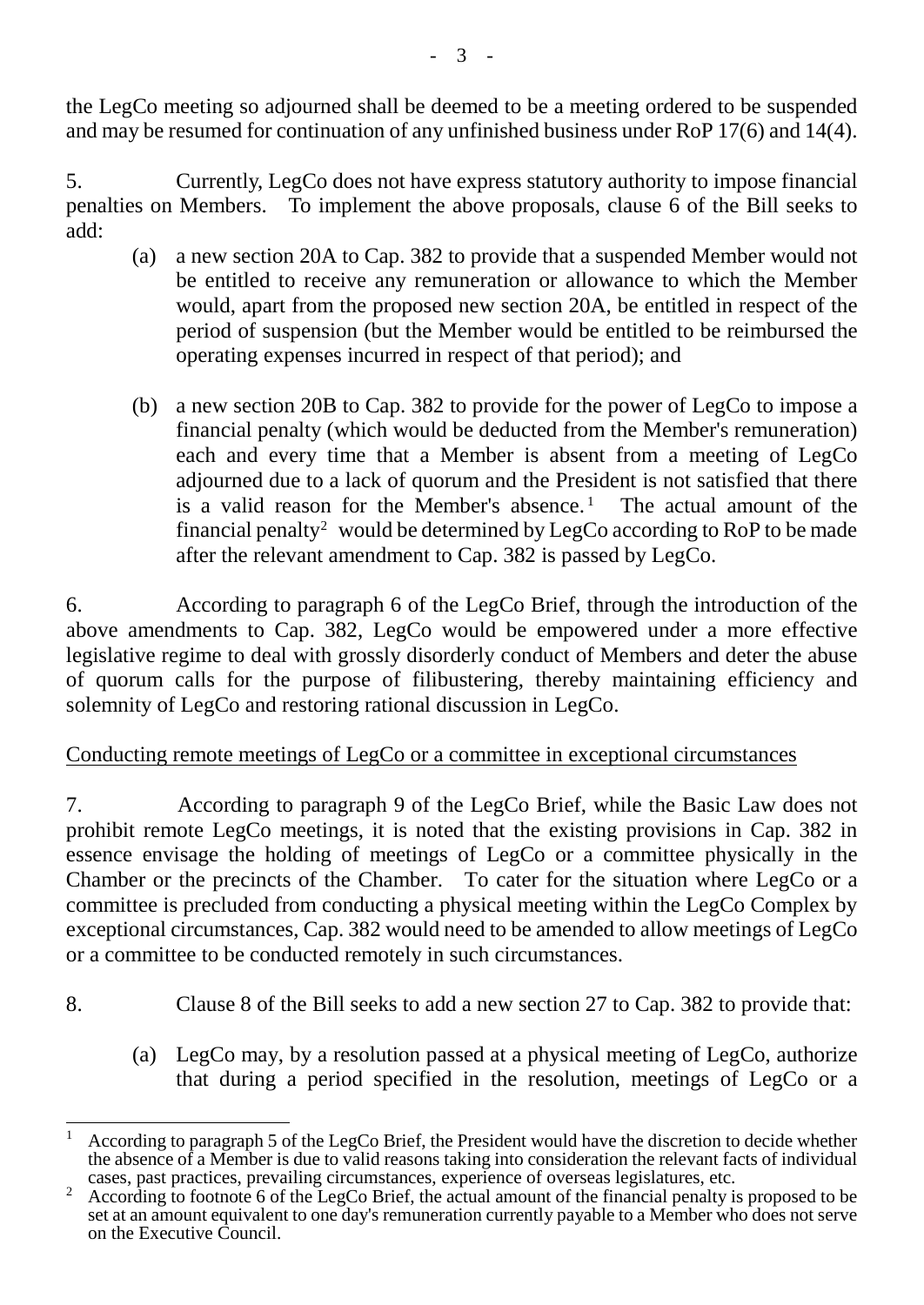committee may be conducted remotely ("remote meetings") in exceptional circumstances (including an occasion of emergency or public danger) in accordance with RoP by the virtual, digital or electronic means determined by LegCo;

- (b) the President may designate a place or places for a remote meeting pursuant to such LegCo's authorization; and
- (c) Cap. 382 (including the provisions on privileges and immunities, other than section  $8(4)^3$  $8(4)^3$ ) would apply to a remote meeting of LegCo or a committee as if it were a physical meeting.

9. Clause 4 of the Bill seeks to amend the definitions of *Chamber* and *precincts of the Chamber* in Cap. 382 to include the place or places designated by the President for the remote meeting.

10. Members may wish to note that detailed procedures and other relevant matters for the conduct of remote meetings (such as quorum and voting procedure, and other technical matters) would be provided for in RoP to be made by LegCo after the relevant amendments to Cap. 382 are passed by LegCo.

# Providing flexibility in admission of copies of Hansard as evidence to cater for production of electronic copies of Hansard in future

11. Under the existing section 21 of Cap. 382, any copy of the journals of the Council printed or purporting to be printed by the Director of Government Logistics ("DGL") shall be admitted as evidence of such journals in courts. That section does not provide for admission of copies of the journals produced by other means. To cater for the LegCo Secretariat's plan that only electronic copies of the journals will be produced in the future (i.e. the journals will no longer be printed by DGL), clause 7 of the Bill seeks to amend section 21 of Cap. 382 to the effect that a copy of the journals printed or purporting to be printed by or under the authority of LegCo, or a copy of the journals authenticated by the signature of the Clerk (i.e. the Secretary General of the LegCo Secretariat), would also be admitted as evidence of such journals without further proof.

# Related amendments

12. Related amendments are proposed to be made to Cap. 443 and Cap. 542. These amendments are summarized below:

(a) specifying in Cap. 443 to the effect that if a suspended Member is a member of The Legislative Council Commission ("Commission"), he or she would also be

<span id="page-3-0"></span>Section 8(4) of Cap. 382 relates to the requirement that copies of administrative instructions issued by the President under subsection (3) shall be duly authenticated by the Clerk and exhibited in a conspicuous position in the precincts of the Chamber.